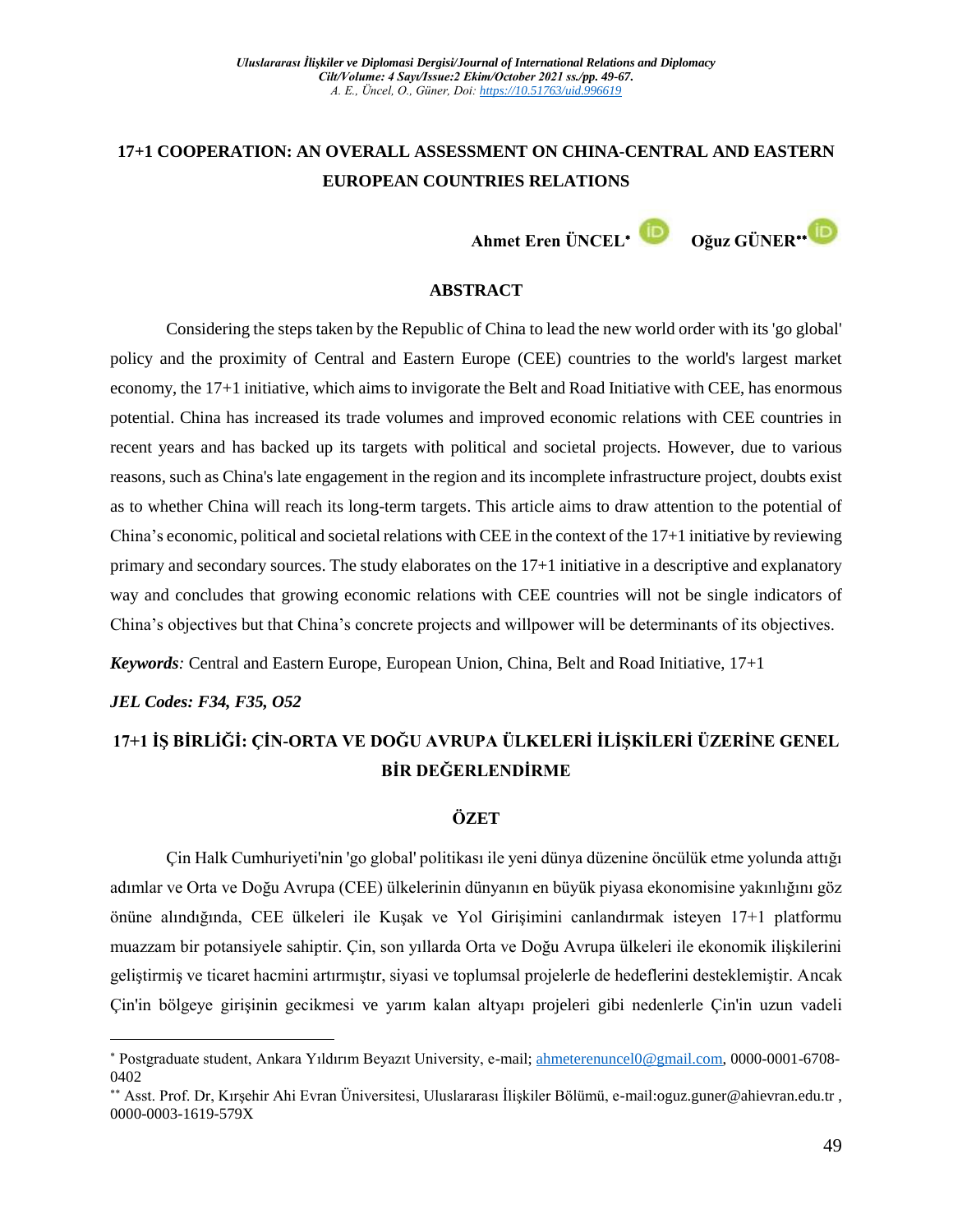hedeflerine ulaşıp ulaşamayacağı konusunda şüpheler bulunmaktadır. Bu makale, birincil ve ikincil kaynakları inceleyerek Çin'in Orta ve Doğu Avrupa ile ekonomik, siyasi ve toplumsal ilişkilerinin potansiyeline 17+1 bağlamında dikkat çekmeyi amaçlamaktadır. 17+1 platformunu betimleyici ve açıklayıcı bir şekilde ele alan bu çalışma, Orta ve Doğu Avrupa ülkeleri ile artan ekonomik ilişkilerin Çin'in hedeflerine yönelik tek gösterge olmayacağı, Çin'in somut projelerinin ve iradesinin hedeflerinin belirleyicisi olacağı sonucuna varıyor.

*Anahtar Kelimeler:* Merkez ve Doğu Avrupa, Avrupa Birliği, Çin, Kuşak ve Yol Girişimi, 17+1

*JEL Kodları: F34, F35, O52*

#### **1. INTRODUCTION**

 $\overline{a}$ 

In recent years, relations between Central and Eastern European countries (CEE) and China have attracted attention, as has every move by China seeking to increase its influence in the world. Every move by China, which was relatively late in joining the liberal economic system established by the United States after the Cold War, has been the subject of controversy and viewed with suspicion. Although China's desire to 'return' to the countries of CEE is not new (Tubilewicz, 1999: 3-14), it found an amazing opportunity after the global financial crisis in 2008 (Vangeli and Pavlićević, 2019: 361). The first investment and trade summit between China and the countries of the region was held in Budapest in 2011, but the leaders of China and 16 other countries<sup>1</sup> held the first 16+1 summit in Warsaw in 2012 (Vangeli and Pavlićević, 2019: 361). At this summit, China proposed twelve measures to regulate and improve its relations with CEE countries (FMPRC, 2012). The twelve measures include proposals to establish a special credit line, a fund for investment cooperation, economic and technology zones in numerous countries, and transportation networks (Song, 2019). Although the Belt and Road Initiative (BRI) was announced a year later by Chinese President Xi Jinping in 2013, 16+1 quickly became one of the pillars of the BRI (Vangeli, 2017: 109). With Greece's participation in the Dubrovnik Summit in 2019, the initiative began to be called 17+1.

On the surface, China's 17+1 platform and relations with CEE countries can be underestimated. This is because economically, China's investment and trade volumes in the region remain modest compared to the volume of trade CEE countries have with other players such as the European Union (EU) or the United States (US). It may also be too early to see the impact of China's soft power on the region. However, a closer look reveals a very broad web of relationships, which includes regional and national government actors as

 $<sup>1</sup>$  A platform initiated by the Chinese Ministry of Foreign Affairs to boost economic relations between "China and 16 Central and</sup> Eastern European countries: Albania, Bosnia and Herzegovina, Bulgaria, Croatia, the Czech Republic, Estonia, Greece, Hungary, Latvia, North Macedonia, Montenegro, Poland, Romania, Serbia, Slovakia, and Slovenia."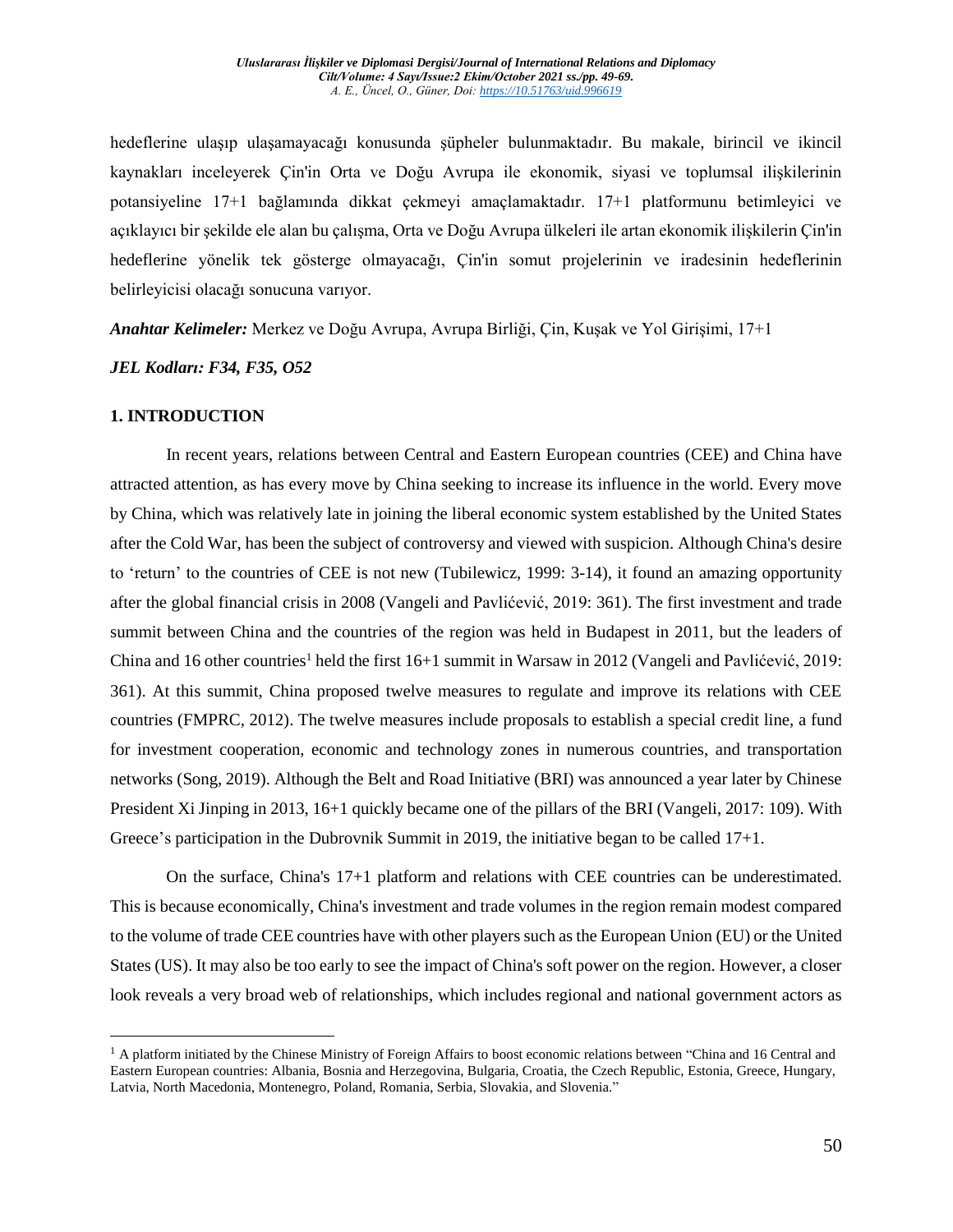well as local / provincial actors, state-owned and private enterprises, universities, think tanks, sport, health and people-to-people exchanges, and similar initiatives (Vangeli and Pavlićević, 2019: 361). The multilateral aspect of the 17+1 format functions more like a hub and spoke model. In other words, it is a model where China is at the center and CEE countries are not contacted individually (CHOICE, 2020: 11- 16). Szczudlik has called this situation 'Multilateral Bilateralism' (2017: 107), which is why China's relations with CEE countries can often been seen as random, loose, and far from transparent.

The aim of this study is to provide a descriptive approach to China-CEE countries relations within the framework of the 17+1 initiative in order to better understand this network and platform and to determine China's long-term goals and possible repercussions on the region. Thus, it attempts to understand the potential of the region by stressing the importance of CEE for China and the global market. In the second part, it will take a modest look at the scope and nature of political, economic, and social relations between China and CEE countries, considering the strategic importance of the region. Lastly, the study concludes that economic indicators, political relations, and trade volumes are not sufficient parameters to interpret China's short- and long-term influence in the region. China has promised to implement or support numerous projects (infrastructure, transportation, energy, etc.) in CEE countries, and denouements of most of the projects are still unknown. China's willpower and efforts will be determinants of whether it will have longterm relations with these countries.

## **2. THE SIGNIFICANCE OF CENTRAL AND EASTERN EUROPE FOR CHINA**

Relations with CEE countries are considered one of the most important points of the new Chinese diplomacy and the key aspect for BRI to keep Europe under control (Lintao; 17.07.2021). What China hopes to achieve through BRI cooperation is to strengthen cooperation in production capacities (Qiu, 2015: 3-5) and contribute to the economic growth of partner countries in specific geographical spaces and economic corridors, thus strengthening trade routes and supply chains and ensuring flow of its goods and services. Moreover, China's efforts to control world economic development and influence the globalization process (Song, 2019) differently from the hegemonic market of neoliberalism by creating new global governance principles should not be ignored.

First, China emphasizes the position of regions, regionalization, regional growth, and reducing interregional economic inequality as part of the BRI (BRF, 2015). Although China emphasizes bilateral relations with countries in the 17+1 bloc, it needs to develop approaches to regional cooperation. To carry out this regional cooperation, a secretariat has been formed under Chinese Ministry of Foreign Affairs, and an official cooperation process has been institutionalized (CHOICE, 2020: 17-18). In parallel, most of the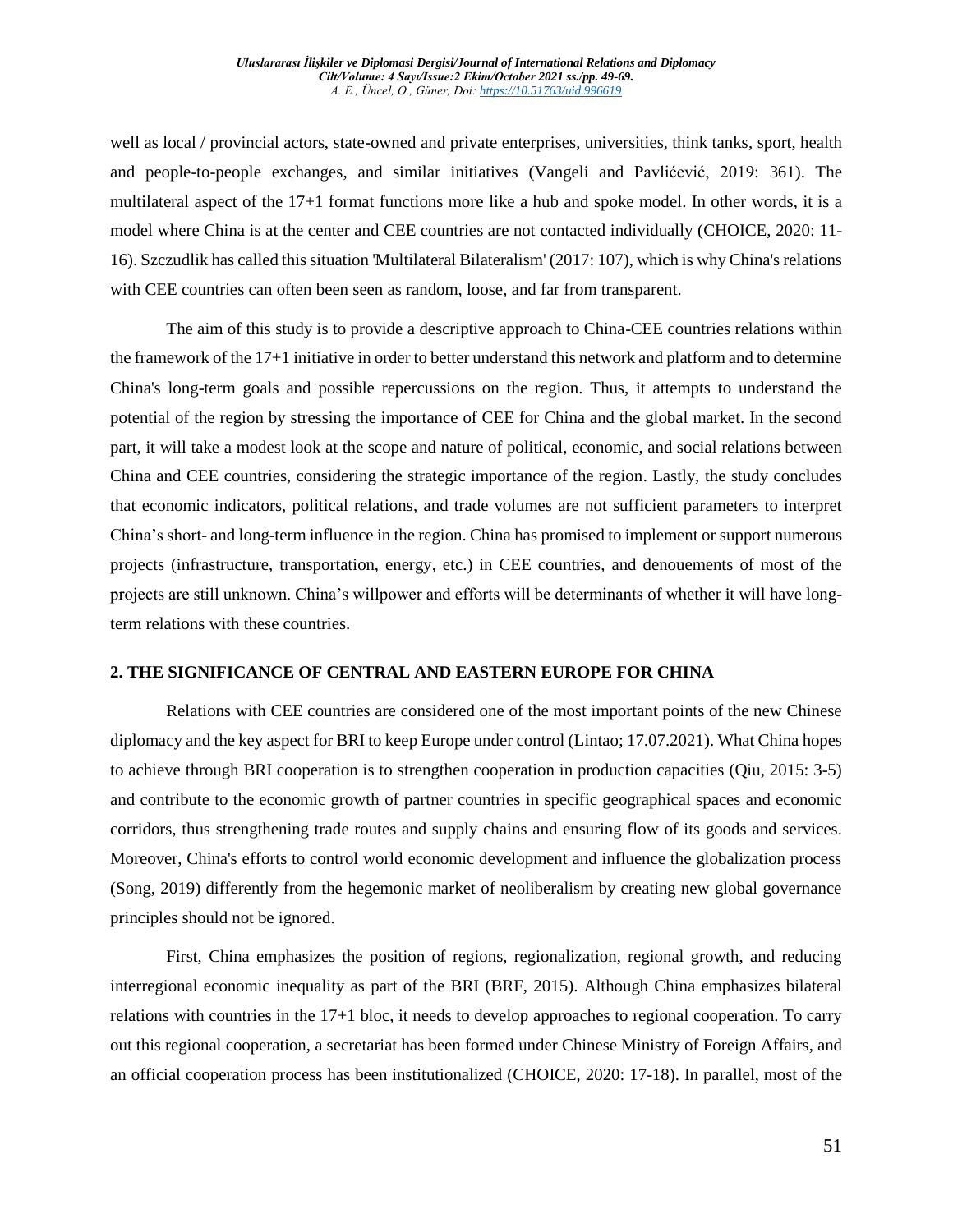CEE countries are post-socialist states that have undergone similar economic transformations to China's. However, since most of them are economically and politically integrated with the West, they offer advantages to China as examples and testing grounds for the transition to global governance (Song, 2019).



## **MAP 1. MEMBERS OF THE 17+1 BLOC**

Source: https://www.echo-wall.eu/currents-context/china-out-window-cee (Access: June 22, 2021)

The CEE region is a hub for China's access to Europe and the only route through which to reach the European market (Vangeli, 2017: 104). Although the BRI does not have an official map (Godehardt, 2016: 6), it connects with CEE countries, whether using a route through Russia or through Turkey. Moreover, with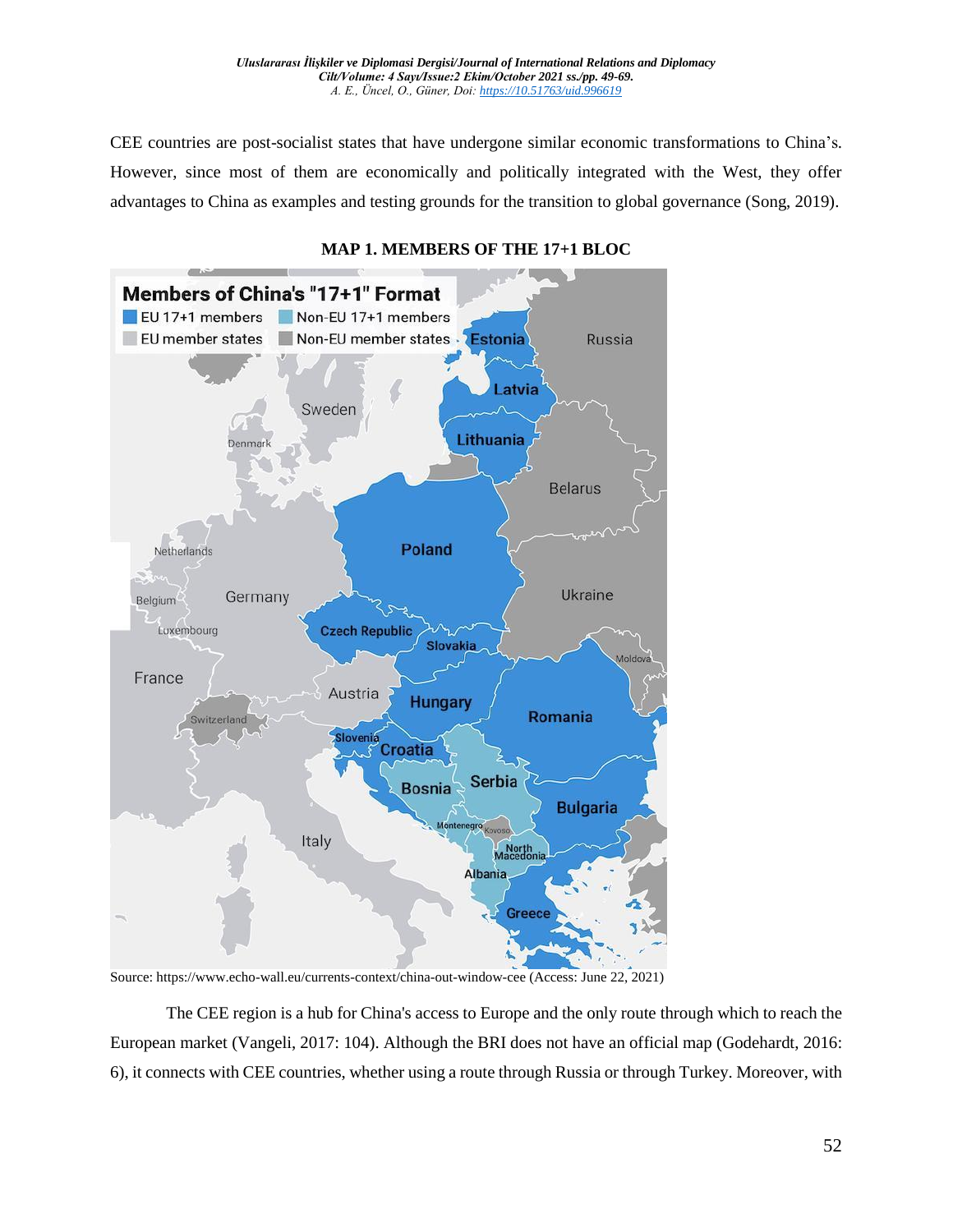Italy's participation in the initiative starting in 2019, the sea route through the Suez Canal coincides with the 17+1 countries. In other words, CEE is located along the currently established or planned geographical corridors of the BRI, such as the so-called China–Mongolia–Russia Economic Corridor, the New Eurasian Land Bridge Economic Corridor, and the China–Central Asia–West Asia Economic Corridor.

The CEE countries consist of relatively developed capitalist economies and have more mature markets than regions with which China cooperates, such as Africa or Latin America (Vangeli, 2017: 104). China needs to enhance its manufacturing capacity to transition from supplying cheap, low-value goods to "export-integrated manufacturing supply chains that span the full spectrum from products technology, capital and management to services and standards." (Qiu, 2015: 12). In addition, CEE countries are showing demand for transportation and energy infrastructure projects, which China is currently pursuing. The potential for cooperation with China has attracted the interest of CEE countries, with some even vying to be China's "gateway" or "bridge" to Europe (Turcsanyi; 17.07.2021). This demand somewhat refutes the criticism of whether China wants to divide Europe. After all, China's presence there, while serving Chinese interests, is not the result of a unilateral demand. CEE countries possess a highly skilled labor force, advanced technologies, appropriate access to Western markets, and a generally secure economic environment. This has contributed to China's long- and short-term interests (Song, 2019) and attracted Chinese investors.

Fourth, the 17+1 block includes the Baltic countries<sup>2</sup>, the Balkan countries, and the Visegrád Four  $(V4)^3$  countries, some of which are members of the EU. In this context, China and the EU are strategic partners, and the fact that China surpassed the US for the first time to become the EU's largest trading partner should not be forgotten (Global Times; 17.07.2021).

Another important point is that cooperation with non-EU CEE countries has provided a cheap place for China to learn and adapt to European regulations. This flexibility facilitates project development, not only in economic terms but also in legal terms. When considering Chinese projects in CEE countries, it is evident that more project agreements are carried out in non-EU countries, depending on the capacity of the country (CHOICE, 2020: 49). Considering that CEE countries' economic policies are highly dependent on foreign investment and China's new active policies, the resulting demand provides China with advantages in relations.

 $\overline{a}$ 

<sup>2</sup> The Baltic countries include Estonia, Latvia and Lithuania.

<sup>&</sup>lt;sup>3</sup> An alliance between Czechia, Hungary, Poland, and Slovakia which aims to promote political, military, economic, and cultural relations.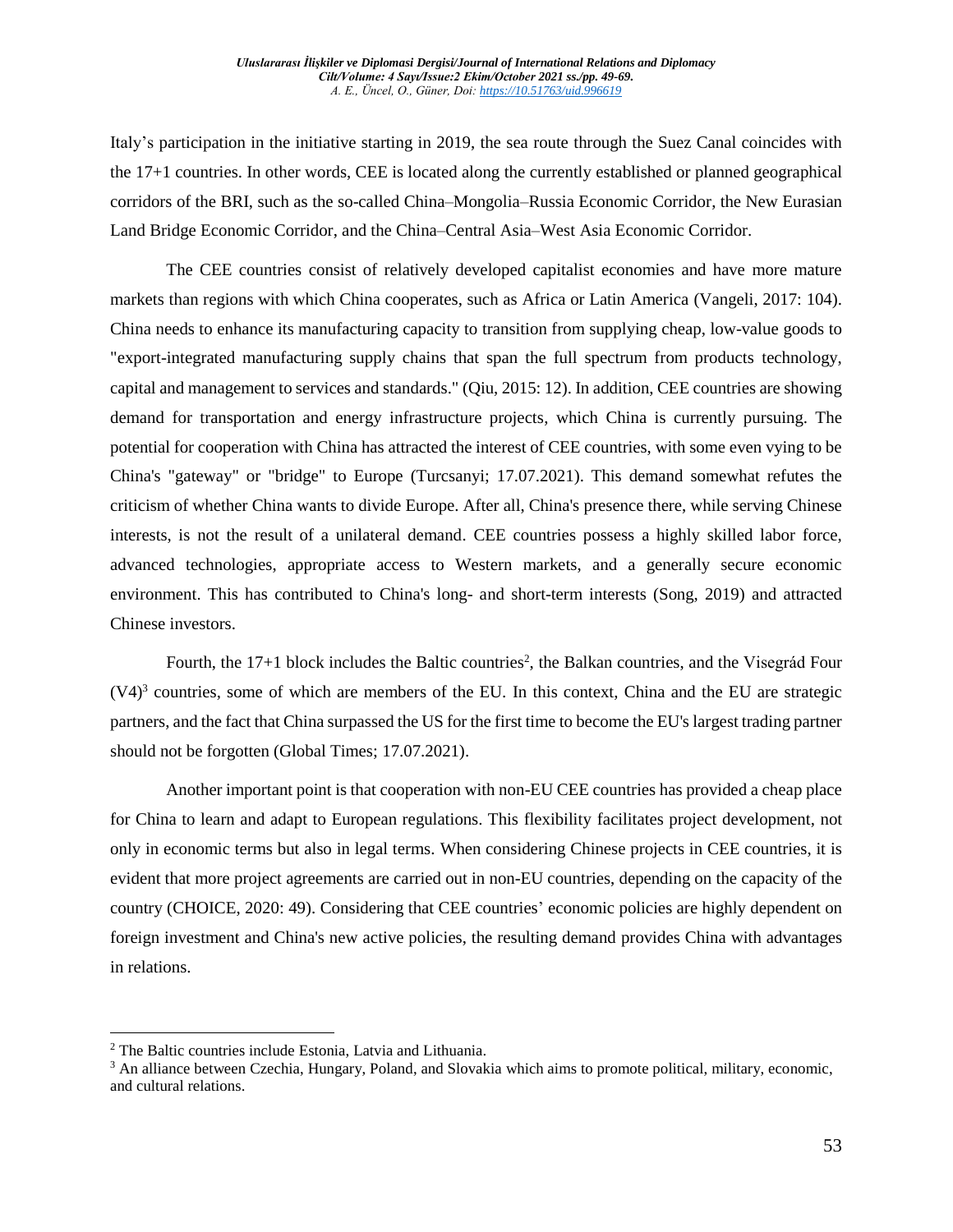Moreover, the structure of the EU seems insufficient to take measures that include such a formation. Therefore, it is not surprising that non-EU countries are being pushed toward China. Although it is too early to see the results, a good example is the negative response to the Montenegrin Minister of Economy, who asked the EU for assistance with the Chinese highway project in Montenegro because they were unable to pay the loan installment (EUOBSERVER; 17.07.2021). The examples could be multiplied, and, at the end of the day, it can be said that internal divisions and conflicts between Member States are not created by China but are sometimes cleverly exploited.

#### **3. POLITICAL, ECONOMIC, AND SOCIETAL RELATIONS BETWEEN CHINA AND CEE**

#### **3.1 Political Relations**

 $\overline{a}$ 

Political relations have the potential to influence the EU's decision-making mechanisms regarding China in terms of the  $17+1$  initiative, which includes 12 EU member states<sup>4</sup>. These relations typically involve summits bringing together heads of government, meetings with local administrators, and multilateral events. 17+1 summits have been held in the following locations: the inaugural summit in Warsaw in 2012, Bucharest in 2013, Belgrade in 2014, Suzhou in 2015, Riga in 2016, Budapest in 2017, Sofia in 2018, and Dubrovnik in 2019.

The annual summits were strategically important for the host countries, as the Chinese Prime Minister's participation was accompanied by bilateral visits that facilitated high-profile business deals. In contrast, other participating CEE countries had a short meeting with the Chinese prime minister with no opportunity to achieve results apart from the mainly ceremonial multilateral aspects of the summits (CHOICE, 2020: 17). This helped to present the hosting of 17+1 meetings and the development of good relations with China as a matter of prestige. Regarding China, the 17+1 platform saves costs by cultivating relations with the countries at the same time. However, participation in the forum does not affect every country equally, which causes some countries to question membership. Another problem is that mistrust toward China, particularly among the European press, is exaggerated. China has invited observers from the EU to the summits to overcome this mistrust but has not been able to achieve the desired efficiency. The main reasons are political differences as well as human rights violations. In addition, the influence of former US President Trump's rhetoric against China cannot be denied either. Some even directly described the 17+1 initiative as China's 'Trojan horse' to enter Europe (CES, 2021). When such criticisms come from CEE

<sup>4</sup> Bulgaria, Czech Republic, Croatia, Estonia, Latvia, Lithuania, Poland, Slovakia, Hungary, Slovenia, Romania and Greece.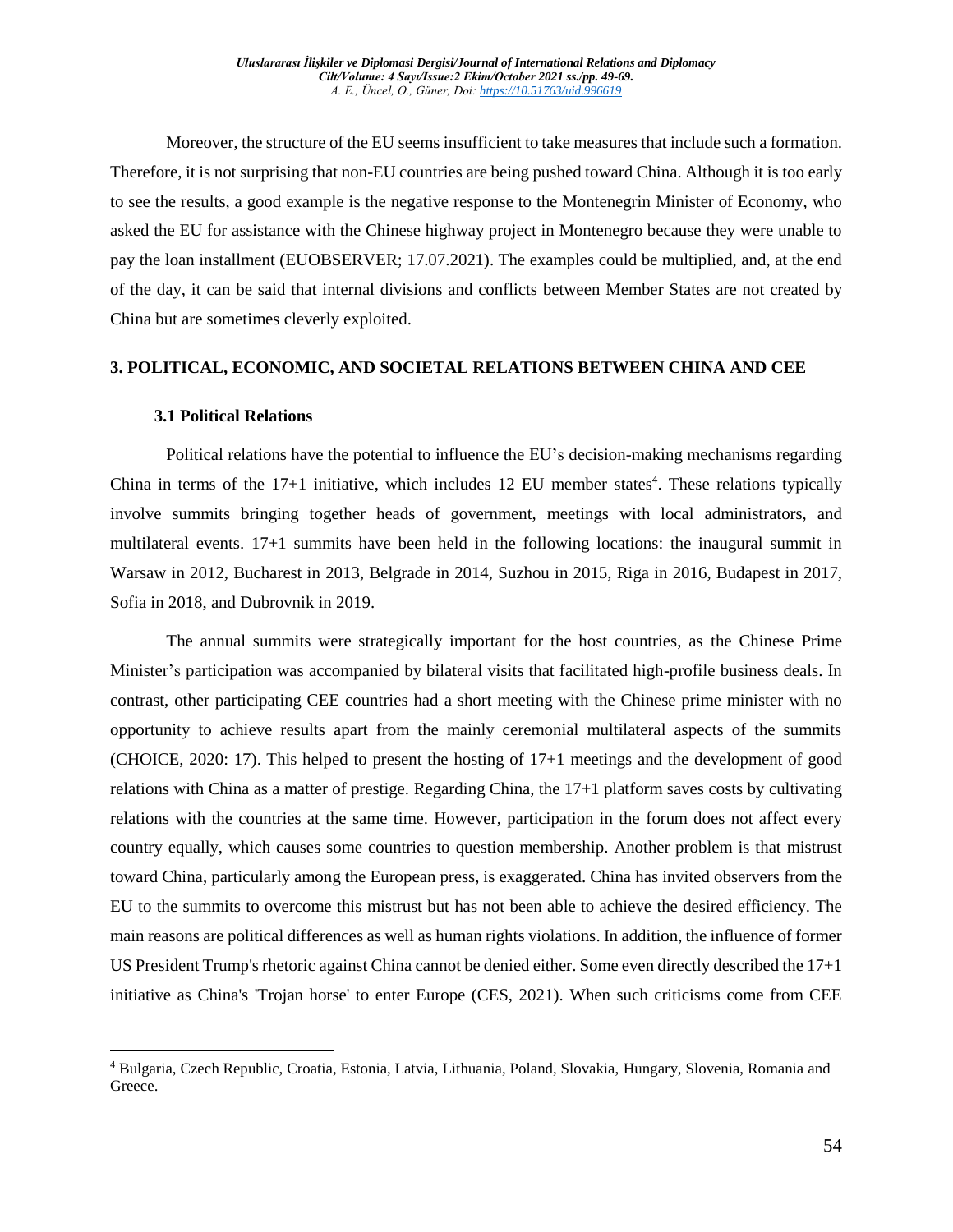countries, they can be affected not only in bilateral relations but also in the 17+1 platform. China is very sensitive when it comes to noninterference; for example, the 2019 China Investment Forum was cancelled due to deteriorating relations with the Czech Republic (CHOICE, 2020: 19).

The V4 countries, on the other hand, are considered the most important partners. In return, they receive the lion's share of investments and projects. Poland (Go Asia) and Hungary (Eastern Opening) even use their relationships with China as a bridge for relations with other countries in Asia (Vangeli, 2017: 111). Hungary also stands out for hosting the most China-CEE joint institutions of all participating countries (except China)<sup>5</sup>. Relations with the Baltic countries are developing rather cautiously, depending on relations with Russia and the EU, which are the main actors in the region. Only Latvia has hosted a summit. Although Baltic countries do not participate at a high level in the 17+1 summits, it is seen that they have more relevant participation in meetings related to the initiative, such as those regarding tourism, agriculture, and transport. So far, four summits have been held in the Balkans, in Romania, Serbia, Bulgaria, and Croatia. Although Serbia is widely regarded as the Balkan country with the most highly extensive cooperation with China, other Balkan countries have been raising the level of cooperation to a strategic level. This is especially true for countries that are on a shaky path to EU membership (CHOICE, 2020: 22).

One of the most important parameters in terms of the region's political relations is the relationship between local political parties and the Chinese Communist Party (CCP). Although Beijing calls the 17+1 initiative an apolitical project, it has initiated a dialog with the CCP's International Liaison Department (ILD) among local governments (CHOICE, 2020: 23). While this situation shows the increasing role of the CCP in foreign policy and China's self-confidence, it is worth noting that party diplomacy is expanding from the communist perspective. Moreover, ILD studies have been effective in providing legitimacy to the Chinese regime and its concepts of international relations. The most notable aspect of this department is its effort to recruit local governments and political elites to build a supportive base against China. Examples can be multiplied, such as the development of the Hungarian government's relations with the CCP despite its anti-Communist origins, and Czech politicians maintaining contact with the ILD, despite warnings from the Czech Security Information Service (BIS) that it is "a specific Chinese intelligence organization" (BIS; 17.07.2021). As a result, it appears that Beijing has given party diplomacy a preeminent position in its relations with certain CEE countries, hoping to forge ties that would outlast their respective governing

 $\overline{a}$ 

<sup>5</sup> China-CEE Institute, China-CEECs Tourism Coordination Center, China-CEECs Association of Traditional Chinese Medicine, CEE Federation of Chinese Medicine Societies and China-CEECs Inter-Bank Association (CHOICE, 2020)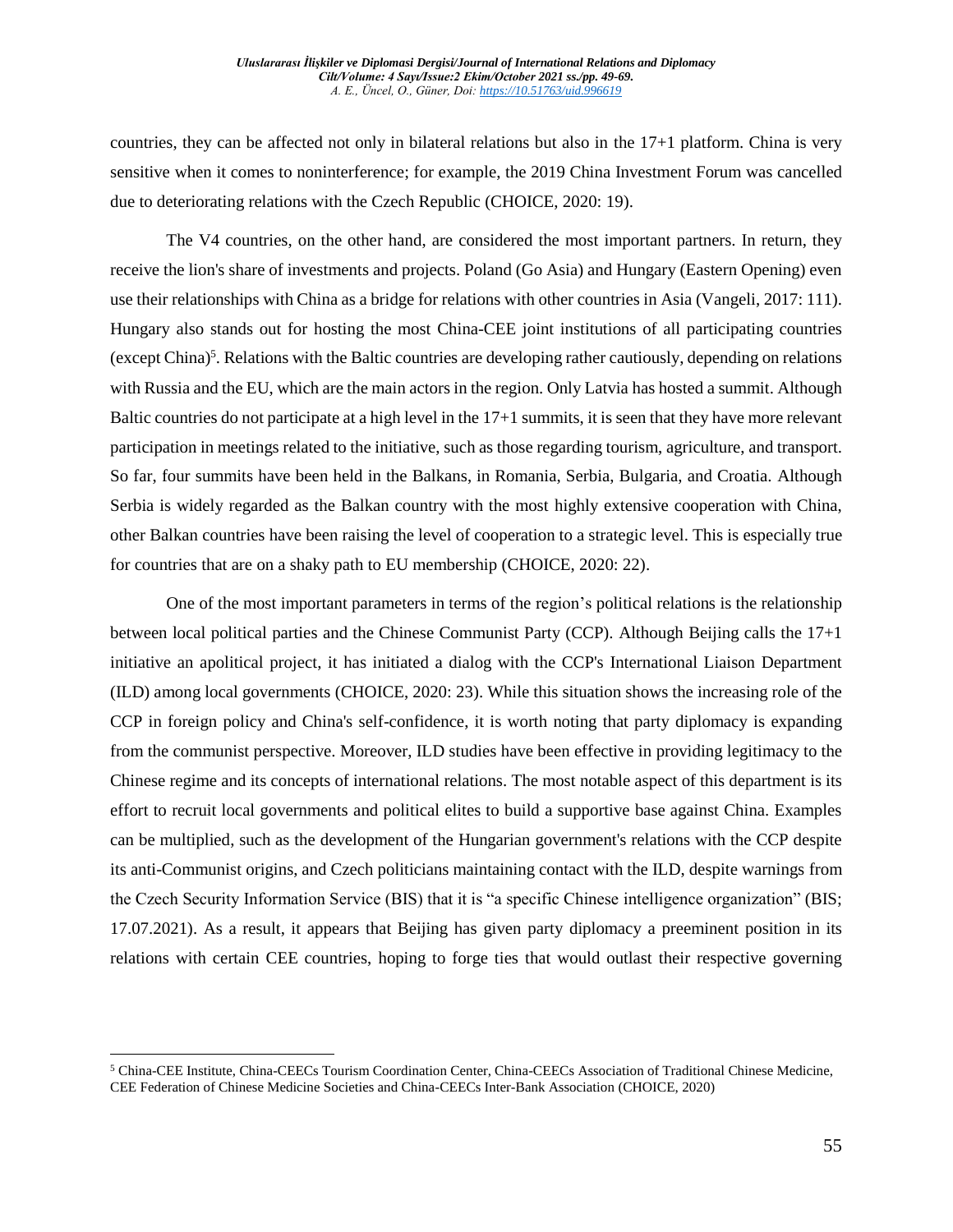coalitions. All in all, the level of CCP party activities in CEECs appears to be proportional to the overall level of bilateral relations (CHOICE, 2020: 26).

The reason why China attaches importance to sub-government relations and its political influence has recently emerged may be because it is late to the game compared to the existing foreign powers in the region, such as the US and Russia. China is trying to move forward without reacting and provoking major powers because of its complex relations. The US has not recognized the 17+1 in official documents, but in 2019, former US Secretary of State Pompeo travelled to Hungary, Poland, and Slovakia to issue a warning about the presence of China and Russia in these countries (APNEWS; 17.07.2021). On the other hand, Wang Yi's visit to these countries in the following months signaled that CEE might turn out to be the new battleground (CHOICE, 2020: 30).

#### **3.2 Economic Relations**

The increase in trade relations with China and Chinese companies' infrastructure projects and investments in CEE countries give clues about how economic relations between China and CEE countries are formed. However, China's economic presence and trade ties and its influence over CEE countries is relatively small, and the trade deficit is growing rapidly. Despite the high value-added products that China exports to these countries, it often imports small amounts of raw materials or low value-added products from them. Infrastructure and connectivity projects, on the other hand, are created with all countries in the region, albeit very differently.

Among the 17+1 countries, the V4-Visegrád group has the highest trade flows. China's trade with the V4 countries goes back to the past, but the volume of trade has increased since 2012, especially in the last 15 years (Szunomár, Karindi and Leonte, 2020: 35). Compared to imports from China, exports have increased much less and have sometimes even decreased, leading to a rapid increase in the trade deficit. Machinery and electronic products are the main import products from China in all V4 countries. On the export side, automotive, electronic, and machinery products are considered common. Poland also exports metals such as copper alloys. Despite China's growing demand for agricultural products, very few agricultural products are exported from the V4 countries (Szunomár et al., 2020: 38).

Trade between Balkan countries and China has also increased since 2012. In contrast to the V4 countries, exports to China from Balkan countries surpassed imports from China. However, even before 2012, the difference between exports and imports was enormous, so while the trade deficit has narrowed somewhat, it still stands against Balkan countries. Although trade volumes vary across countries, Italy and Romania stand out as China's most important partners in Europe in terms of imports and exports. They are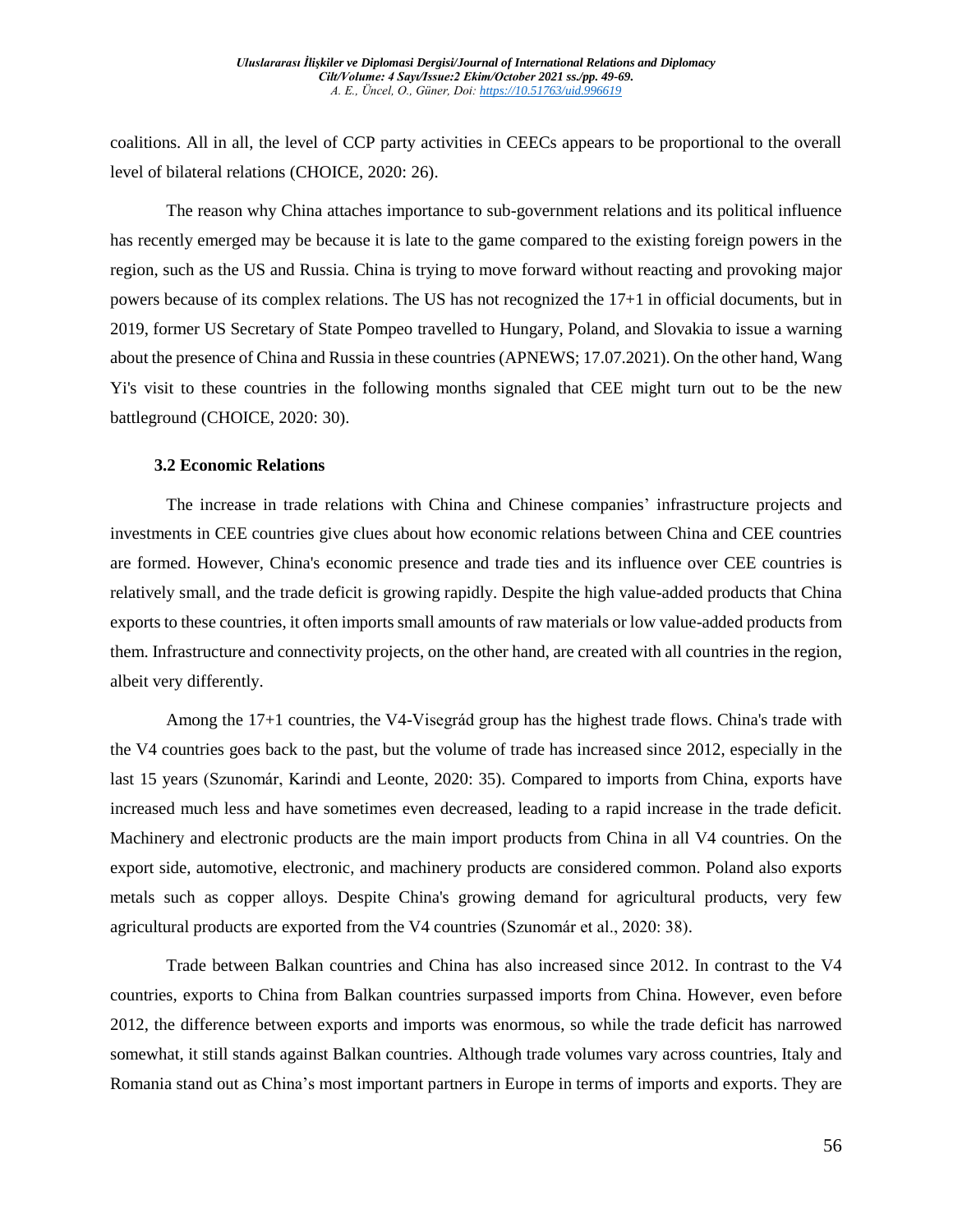followed by Slovenia, Serbia, and Bulgaria as China's import partners and Croatia, Bulgaria, and Slovenia as export partners in the region. On the other hand, China is among the three main trading partners of Albania, Montenegro, and Serbia (Szunomár et al., 2020: 38). Based on UN Comtrade statistics, in the Balkan Region, Romania ranks first with a trade deficit of USD 4.425 billion, Italy second with USD 3.177 billion, and Serbia third with USD 2.075 billion (CHOICE, 2020: 38). While the products that Balkan countries import from China are similar to other CEE countries, the majority of the products they export consist of low value-added products and raw materials. Montenegro exports mostly aluminum and lead ore, which account for 94% of exports to China. North Macedonia exports ferroalloys, which account for 60% of the country's exports, to China. Chrome ores account for 86% of Albania's exports to China, while Bosnia's agricultural and textile products account for about 80%. While agricultural products such as tobacco and wood account for about 50% of Serbia's exports to China, the share of the machinery and electronics sector can be observed after the 17+1 initiative (Szunomár et al., 2020: 39). Bulgaria and Greece, which are EU member states, export low value-added products to China like other Balkan countries. On the other hand, most of Slovenia's, Croatia's, and Romania's exports consist of machinery, electronics, and vehicles and differ from other countries in this respect (Szunomár et al., 2020: 39).

A similar situation can be observed in the Baltic countries with the V4 countries. With the 17+1 initiative, trade between the Baltic countries and China increased. Between 2012 and 2018, Latvia and Lithuania's exports to China increased by 150% and Estonia's rose by 60% (Szunomár et al., 2020: 40). However, as the trade volume started from a very low level, it has had little impact on the deficit. On the contrary, the sharp increase in imports has made the deficit grow. The main import products of these three countries from China are electronics, industrial machinery, and textiles. On the export side, there is great diversity compared to other regions. Exports include wood, machinery, fish, minerals, metals, and textiles. In addition, since these are port countries, re-exports, or indirect exports, provide large revenues. For example, the value of re-export goods from Lithuania<sup>6</sup> to China was EUR 48.7 million in 2017 (Enterprise Lithuania, 2021)**.**

 $\overline{a}$ 

 $6$  Lithuania quit the China-CEEC 17+1 group in May 2021and urged other EU countries to abandon the initiative (Qingqing and Kunyi, 2020).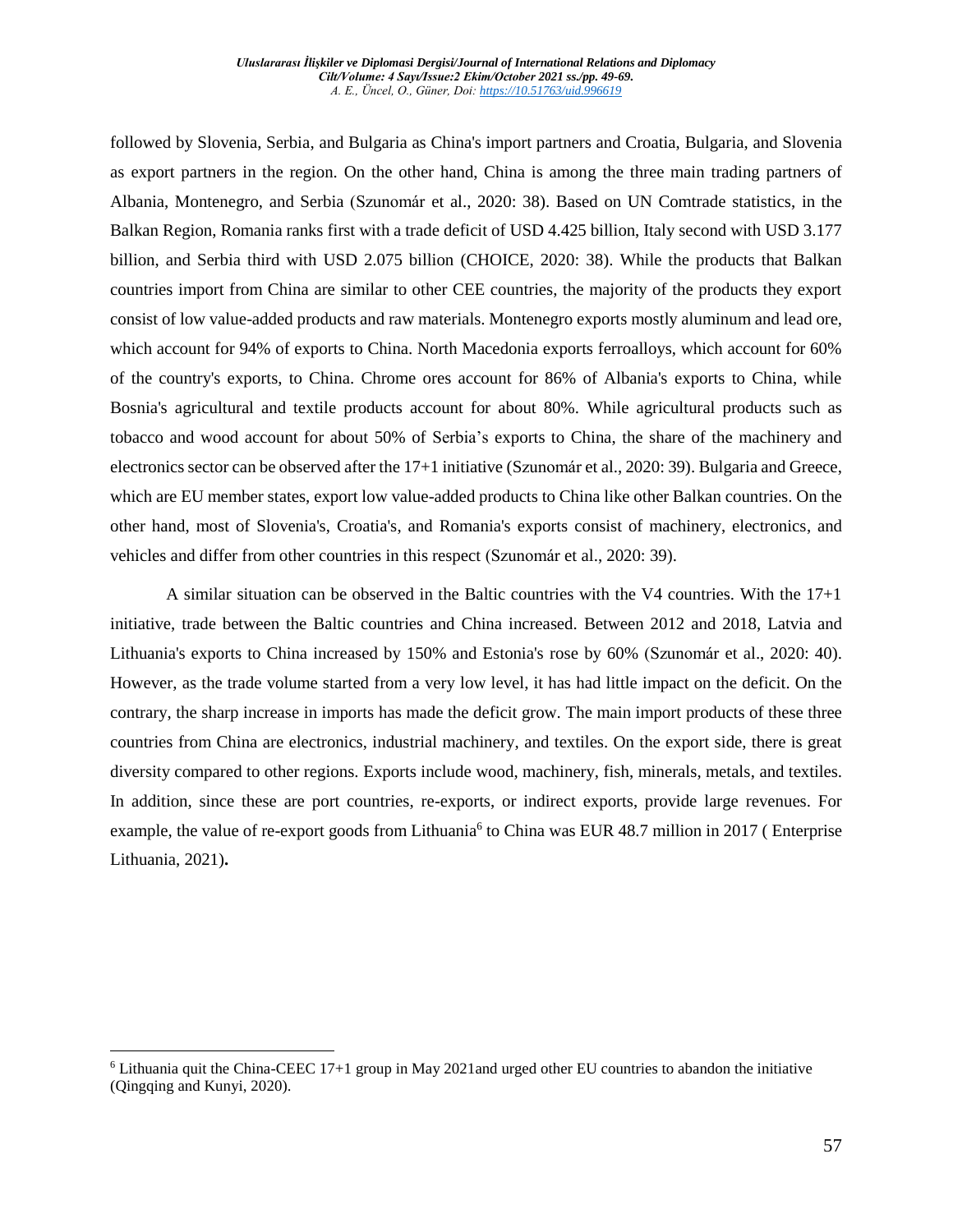## **GRAPH 1: COMPARISON OF V4, BALTICS, AND BALKANS TRADE DATA (IN BILLIONS USD)**

| Graph 1: Comparison of V4, Baltics, and Balkans Trade Data (In Billions |                      |       |                       |            |      |    |    |      |  |  |  |
|-------------------------------------------------------------------------|----------------------|-------|-----------------------|------------|------|----|----|------|--|--|--|
|                                                                         |                      |       | USD)                  |            |      |    |    |      |  |  |  |
|                                                                         | $-59,9$              |       | V <sub>4</sub> -China | 9          |      |    |    | 68,9 |  |  |  |
|                                                                         |                      |       | Balkans-China         | 3,6        | 18,6 |    |    |      |  |  |  |
|                                                                         |                      |       | Baltics-China         | $0.33^{3}$ |      |    |    |      |  |  |  |
| $-80$                                                                   | $-60$                | $-40$ | $-20$                 | $\Omega$   | 20   | 40 | 60 | 80   |  |  |  |
|                                                                         | <b>Baltics-China</b> |       | Balkans-China         | V4-China   |      |    |    |      |  |  |  |
| $\blacksquare$ Trade Deficit                                            | $-2,6$               |       | $-14,9$               | $-59,9$    |      |    |    |      |  |  |  |
| <b>Total Import from China</b>                                          | 3,3                  |       | 18,6                  | 68,9       |      |    |    |      |  |  |  |
| <b>T</b> otal Export to China                                           | 0,6                  |       | 3,6                   |            | 9    |    |    |      |  |  |  |

Source: CHOICE, 2020

Graph 1 presents China's trade relations with Baltic countries, Balkan countries, and V4 countries. According to the graph, Visegrád countries rank as the first group having the most trade deficits against China. The Visegrád group's imports from China comprise USD 68.9 billion while their export to China are relatively low, around USD 9 billion. The Balkan countries' imports from China are around USD 18.6 billion while their exports to China are USD 3.6 billion, which makes the Balkans the region with the second highest trade deficit against China. Lastly, the graph indicates that the Baltic countries' exports to China are lower than its imports. The Baltic countries' trade deficit is around -2.6 billion against China.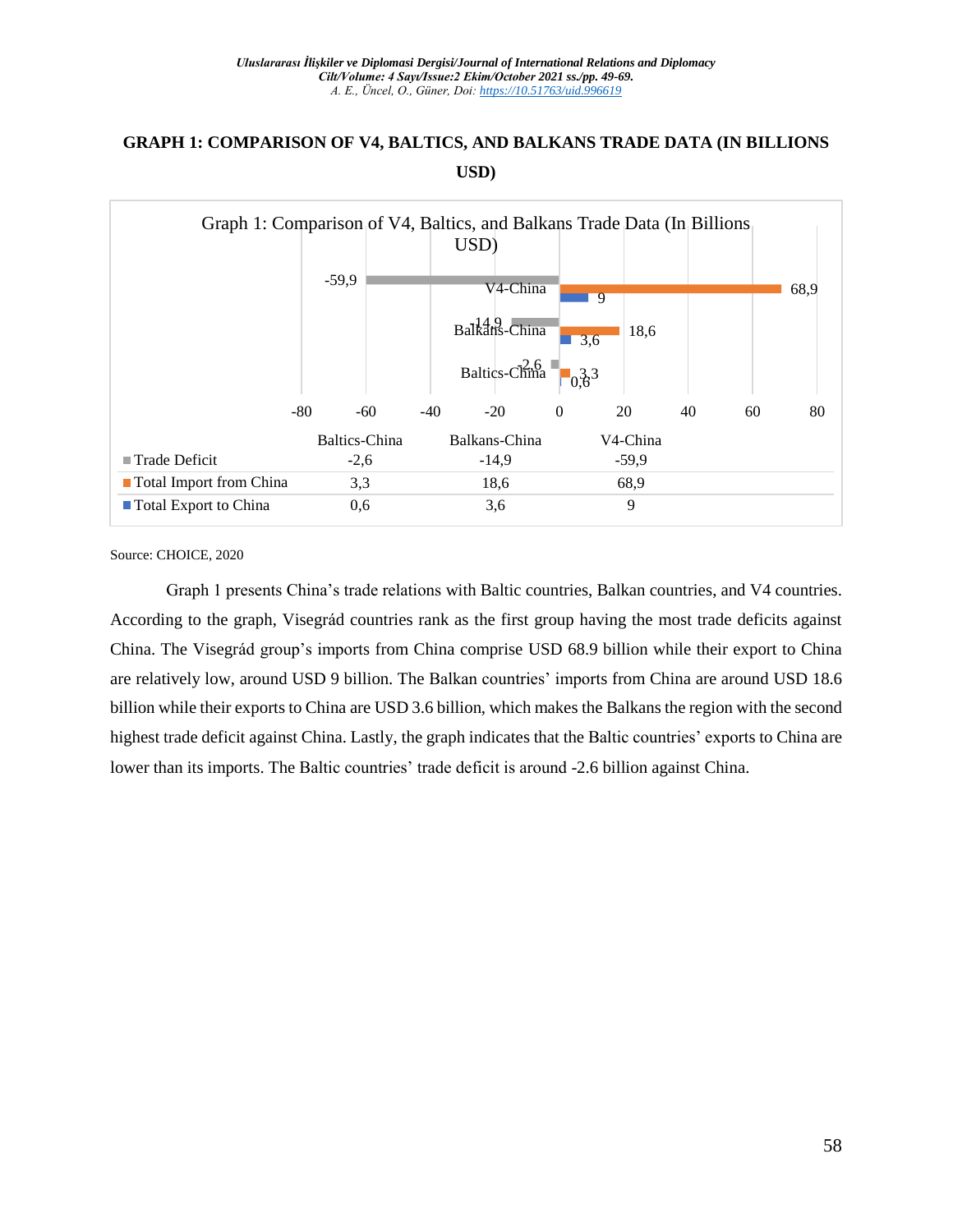|                           |            | 2009          |                         | 2019         |               |                         |  |
|---------------------------|------------|---------------|-------------------------|--------------|---------------|-------------------------|--|
| Country                   | Import     | <b>Export</b> | <b>Trade</b><br>balance | Import       | <b>Export</b> | <b>Trade</b><br>balance |  |
| Albania                   | 64,319.83  | 207,861       | 143,541.75              | 103,782.65   | 598,524.14    | 494,741                 |  |
| Bosnia and<br>Herzegovina | 13,562.19  | 35,658        | 22,096.20               | 77,040.49    | 113,614.40    | 36,573                  |  |
| Bulgaria                  | 140,997.02 | 596,052       | 455,055.08              | 1,163,231.22 | 1,546,266     | 383,034                 |  |
| Croatia                   | 74,856.04  | 1,118,521     | 1,043,665.56            | 145,386.79   | 1,386,437     | 1,241,050               |  |
| Czech Republic            | 1,131,849  | 5,023,771     | 3,891,922.81            | 4,628,040.91 | 12,911,007    | 8,282,966               |  |
| Estonia                   | 79,331.72  | 362,295       | 282,964.26              | 299,411.97   | 915,839.90    | 616,427                 |  |
| Greece                    | 213,027.76 | 3,458,064     | 3,245,037.21            | 726,214.33   | 7,740,224     | 7,014,009               |  |
| Hungary                   | 1,466,425  | 5,343,600     | 3,877,174.73            | 3,747,424.14 | 6,439,099     | 2,691,675               |  |
| Latvia                    | 26,001.37  | 452,298.74    | 426,297.37              | 195,650.99   | 1,078,372     | 882,721.01              |  |
| Montenegro                | 744.64     | 76,822.60     | 76,077.96               | 43,304.79    | 113,761       | 70,457.12               |  |
| North Macedonia           | 24,093.16  | 56,009        | 31,916.35               | 148,704.73   | 131,928.00    | $-16,776.73$            |  |
| Poland                    | 1,504,764  | 7,561,767     | 6,057,003.33            | 3,943,810.85 | 23,906,086    | 19,962,275              |  |
| Romania                   | 433,095    | 2,377,287     | 1,944,192.45            | 2,323,744.21 | 4,562,821     | 2,239,077.58            |  |
| Serbia                    | 28,643     | 308,321.00    | 279,677.78              | 362,744.71   | 1,025,170     | 662,426.15              |  |
| Slovak Republic           | 897,393    | 1,399,014     | 501,621.50              | 5,967,430.43 | 2,893,893     | 3,073,537.01            |  |
| Slovenia                  | 126,469    | 770,101       | 643, 632. 26            | 516,462.42   | 3,404,442     | 2,887,979.68            |  |

## **Table 1: China's Import, Export, and Trade Balances with CEE Countries**

Source: Authors' compilation based on World Bank data (https://www.worldbank.org)

As seen in the table, which reflects the import/export and trade balances between China and CEE countries, China's trade balance increased with nearly all CEE countries except for Bulgaria, Hungary, Montenegro, and North Macedonia. China's exports to these countries increased between 2009 and 2019, in some countries in particular, the level of increase exceeded expectations. Thus, it can be inferred that China's investments in the CEE region advanced between 2009 and 2019.

On the other hand, China's investments in CEE countries remain very small compared to the sum of its investment in other parts of the world. Although it is too early to see the long-term impact of the COVID-19 pandemic on China's relations with these countries, foreign direct investment had increased significantly in the last few years before the pandemic. In the distribution of these investments, one can again see the loose and unbalanced relationship between China and the CEE countries. The four Visegrád countries receive 75% of Chinese FDI in the region (CHOICE, 2020: 42). As to the reasons for this, it can be said that Chinese companies prefer EU member countries because these countries offer a safe and cheap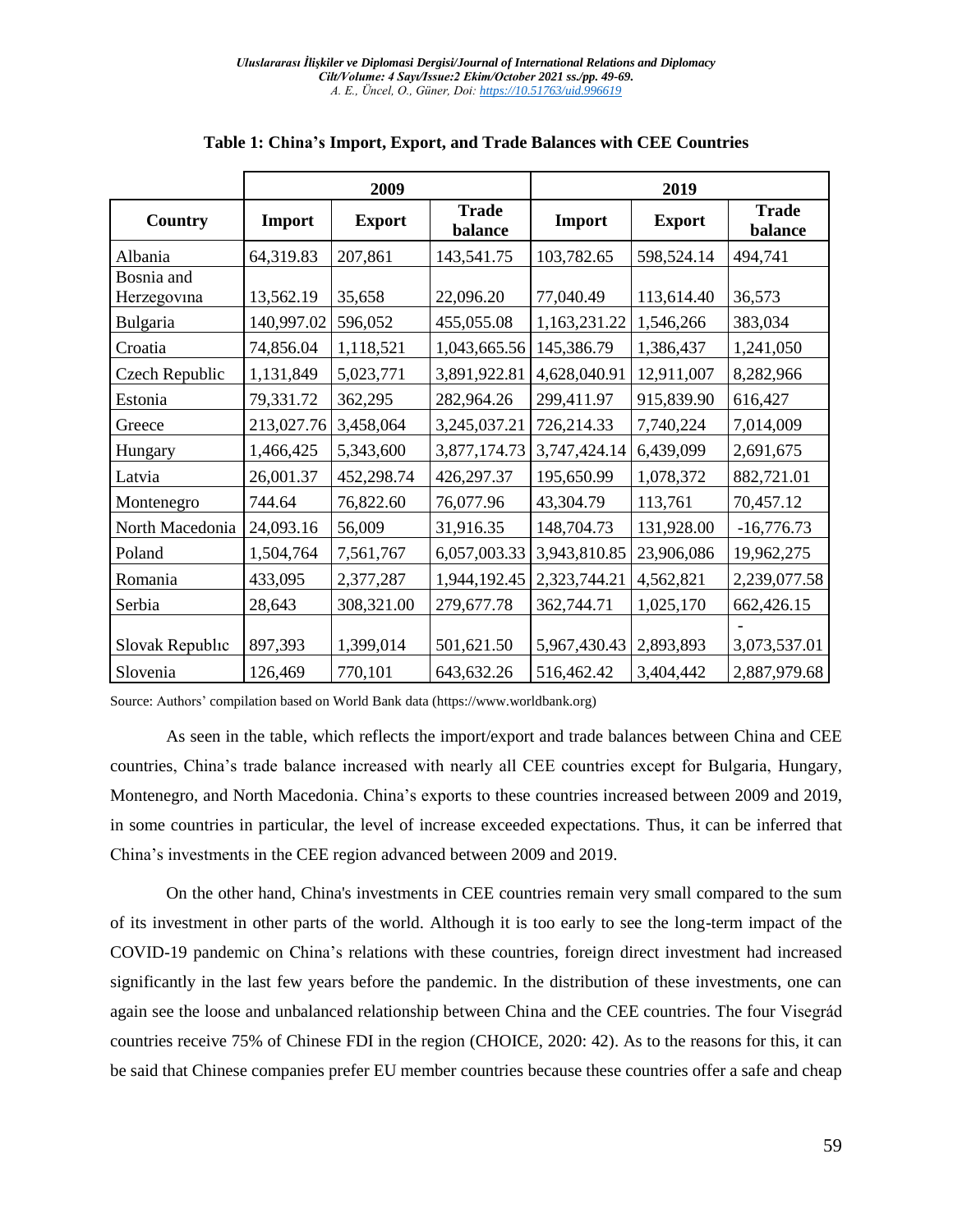way to reach the market without taxes, tariffs, and barriers. Chinese companies investing in the V4 countries are mainly interested in telecommunications, electronics, the chemical industry, and transportation. The largest investor in the region is Wanhua, which is a Chinese chemical company. Other major investors include Huawei, ZTE Corporation, Lenovo, BYD, and Comlink. Some of these companies are directly owned by the Chinese government; others are private but mostly state-owned (CHOICE, 2020: 43).

It is not possible to see a large Chinese FDI in the Balkan countries. Romania, Serbia, Greece, and Bulgaria have 80% of Chinese FDI in the Balkans; however, this share is only about a quarter of the investment in the V4 countries. As an EU member, Romania is China's leading investment country in the Balkans. There are also companies like Smithfield, Pirelli, and Nidera, which China has bought and invested indirectly in Romania. The Baltic states, on the other hand, host only 2-3% of China's FDI. This may be because China prefers countries close to the Western European market and is interested in large investments. Estonia, Latvia, and Lithuania are relatively small and sparsely populated countries (CHOICE, 2020: 46)

In contrast to investment, China tends to target non-EU Balkan countries for infrastructure projects. This is because some of the infrastructure is weak and there are no restrictive EU principles. China is interested in these countries in projects concerning highways, construction or reconstruction, railways, and the construction or expansion of power plants. Looking at the projects, one can see the connection between 17+1 and the BRI. Although 17+1 was established only a year ago, it has become one of the important pillars of the BRI, and the two initiatives support each other both economically and politically (Szunomár, 2019: 84-86).

The first railway between China and Europe was tested by private companies in 2008 (Hillman; 17.07.2021) and has grown exponentially since then. BRI and the 17+1 initiative brought political support to these efforts. While there were 7 China-Europe trains in 2011, that number reached 14,000 in the first 3 months of 2019 (RAILFREIGHT; 16.07.2021). The country which has benefited the most from the China-Europe express so far has been Poland because 95% of the network pass through the country's borders (RAILFREIGHT; 17.07.2021). The city of Łódź in Poland alone serves 25% of China-Europe trains (Jakóbowski, Popławski and Kaczmarski, 2018: 10).

The CEE countries have become attractive destinations for the ever-growing number of Chinese investors and tourists. In 2018, the top three preferences of Chinese tourists in Europe were the UK (up 2.4%), Germany (up 2.6%) and France (up 7.7%). However, the highest increase in the preference rate was observed in Croatia (up 45.7%), Estonia (up 35.8%) and Hungary (up 25.1%) (ETC, 2019: 1). The Visegrád countries are also popular destinations for Chinese tourists. Among the developments that will increase the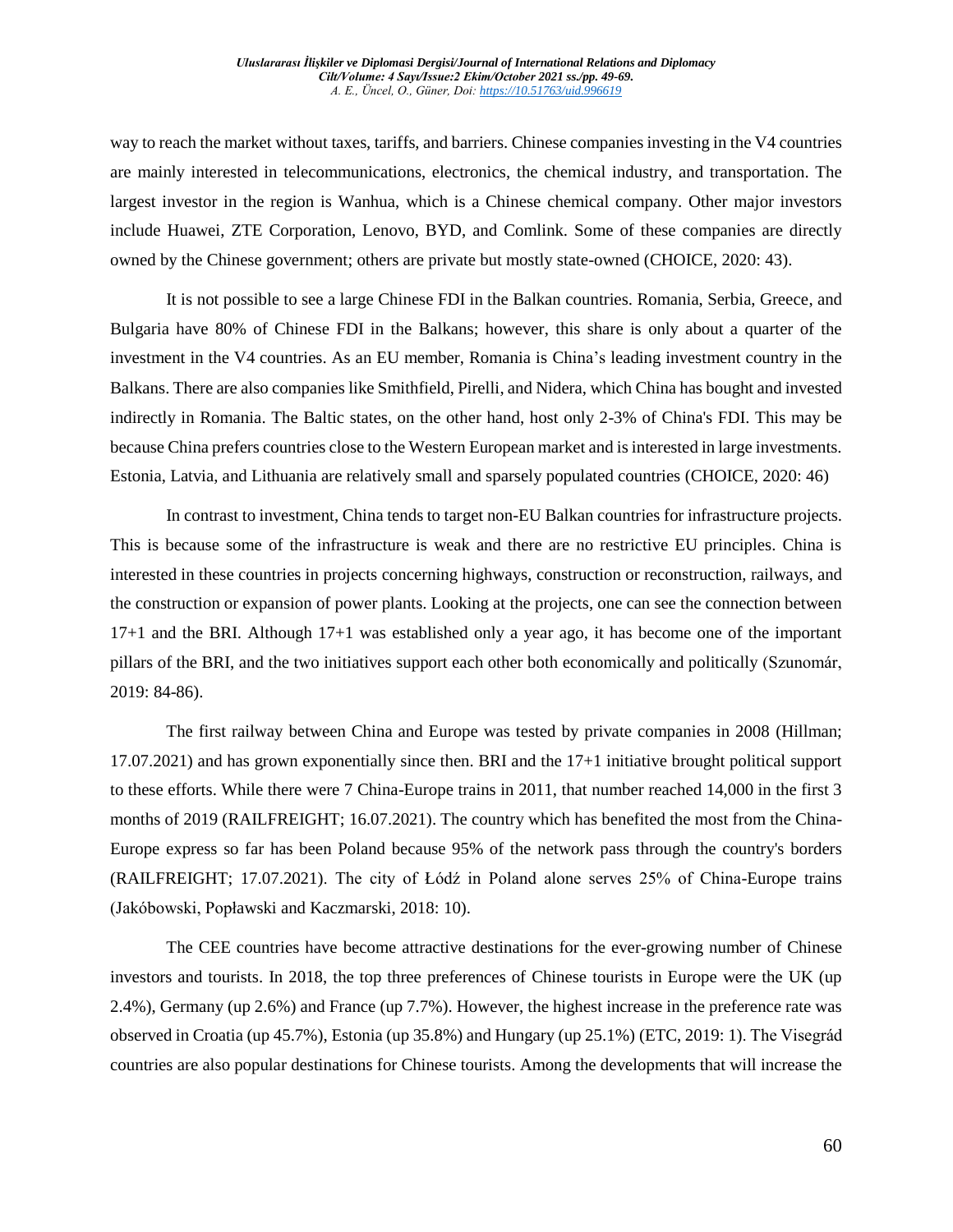number of Chinese tourists, China called on Hungary at the 2013 Bucharest Summit to establish a platform to increase tourism ties between CEE countries and China, and the Central and Eastern European Countries' Tourism Coordination Center was established. Apart from that, most of tourism agencies in the region provide services in Chinese and organize customized tours (Szunomár et al., 2020: 53).

Beside direct flights, the V4 countries offer various visa facilitations to attract Chinese tourists to their countries, which is another reason for the increase in tourist numbers. Although direct flight opportunities in the Balkans are limited to Italy, Balkan countries are attracting Chinese tourists by easing visa requirements or introducing visa liberalization. Unlike other regions, the Baltic countries have tried to increase tourism through agreements and tenders with private companies and institutions. For example, the Estonian Tourist Board at Enterprise Estonia sought a Chinese partner to help more actively promote Estonia as a tourism destination and issued a tender in 2019 (Procurement Register; 17.07.2021). For instance, in 2017 the Latvian Investment and Development Agency signed a long-term tourism agreement with Chinese brand Alibaba Group (The Baltic Course; 17.07.2021).

#### **3.3 Societal Relations**

Confucius Institutes (CI) are key actors in establishing societal relations between China and CEE countries. The official purpose of these institutes is to promote Chinese language and culture abroad. Although they are similar to the national institutes of other countries in this respect, they are different from them in terms of their relationship method and structure. Confucius Institutes become part of their internal structure by establishing bilateral relationships with local universities. They are run by Hanban (Confucius Institute Headquarters), a non-profit organization, and appear impartial in this regard. However, it is worth noting that they report to the Chinese Ministry of Education (Bachulska, Bērziņa-Čerenkova, and Pejić, 2020: 57).

Before the 17+1 initiative, there were varying numbers of CIs in CEE countries. For example, the V4 countries' acquaintance with CI dates back to the 2000s. The first two were opened in Poland and Hungary in 2006. By the end of 2019, there were six CIs in Poland, two in the Czech Republic, three in Slovakia, and five in Hungary. There are also Confucius Classrooms (CCs) at various universities. Although CCs are not as large as Confucius Institutes, they have the potential to expand. Some focus more on specific areas rather than direct educational and cultural movements. For example, the Confucius Classroom at Slovak Medical University and at the University of Pecs in Hungary focuses on promoting traditional Chinese medicine (TCM) (Bachulska et al., 2020: 57).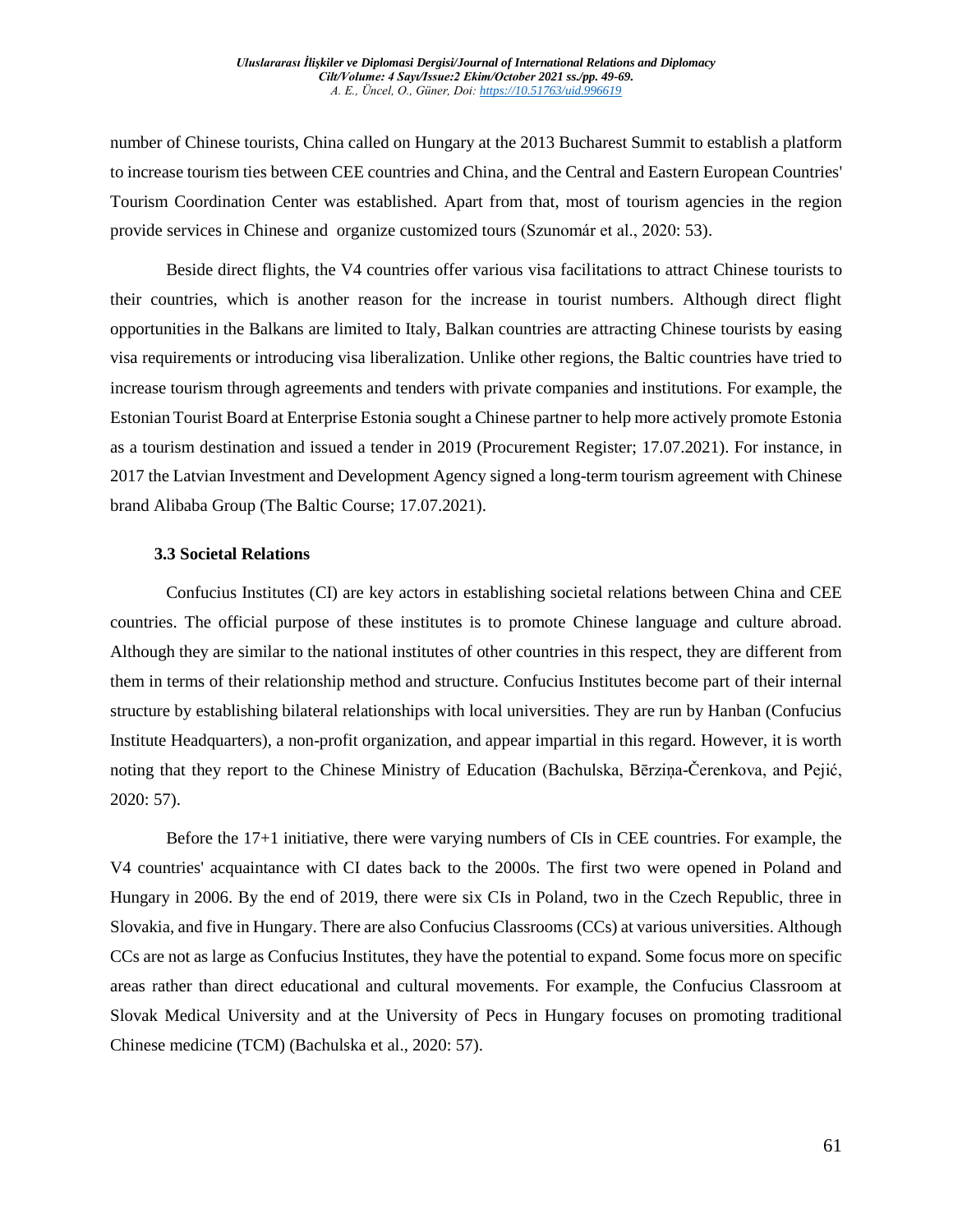In contrast, CIs in the Baltic countries were opened late, and their number is small. Due to the small size of the countries and the small population, no new institutes were founded, but other universities and schools were included. In the Balkans, there were very few CIs in the early 2000s. As China's interests in the region increased, 15 new institutes were opened between 2009 and 2019. As of 2021, there are 37 CIs in CEE countries. According to the Hanban website, there are nearly 200 CIs in Europe. England leads the way with 30 CIs and 3 CCs while Germany and France host nearly 20 CIs (DigMandarin, 2021). From this point of view, the number of CIs in CEE countries remains very modest despite the increase in recent years. It is also difficult to establish a direct link between the 17+1 initiative and the establishment and operation of CIs. It seems to be a result of bilateral relations in line with China's strategy mentioned in the first sections.

The only official document that mentions CIs as part of the 17+1 initiative is China's "Twelve Measures for Promoting Friendly Cooperation with Central and Eastern European Countries". Article 9 of the document supports CIs and CCs in CEE countries and invites 1000 students from each to learn Chinese in China. China has also promised to send 1000 students to CEE countries to increase joint academic studies and inter-university exchanges (FMPRC, 2012). Apart from this, however, no large-scale directives in the field of education are apparent. This may be due to doubts about the nature and impartiality of CIs.

There are also less visible but multilateral academic activities outside the institutes. For example, the China-CEECs Higher Education Institutions Consortium founded in 2014 (Lilei & Yu, 2019: 2) brings together 134 institutes from China and CEE countries. Prestigious figures in CEE countries prefer bilateral relations with China because they have sufficient resources and connections. On the other hand, lesserknown and smaller universities prefer China-backed initiatives and consortia to expand their global networks. Of course, on the Chinese side, interest in CEE countries in higher education has increased. However, the tendency to treat Chinese academia with suspicion began to have its effect in Europe after America. One of the main reasons for this is the involvement of Chinese embassies in some educational projects. For example, Czech media reported in 2019 that a course program at a university was secretly supported by the Chinese embassy in pursuit of BRI benefits (Bajerová; 17.07.2021).

Beyond Confucius Institutes and academic exchanges, the spectrum of cultural cooperation between China and CEE is quite broad, ranging from cooperation in various fields to contacts between the publishing industry and even library cooperation, such as China-CEECs' Libraries Union Initiative (China Embassy; 22.07.2021). Cultural relations in general, like all relations with China, have the potential to cause problems but are still considered the least controversial of all CEE countries.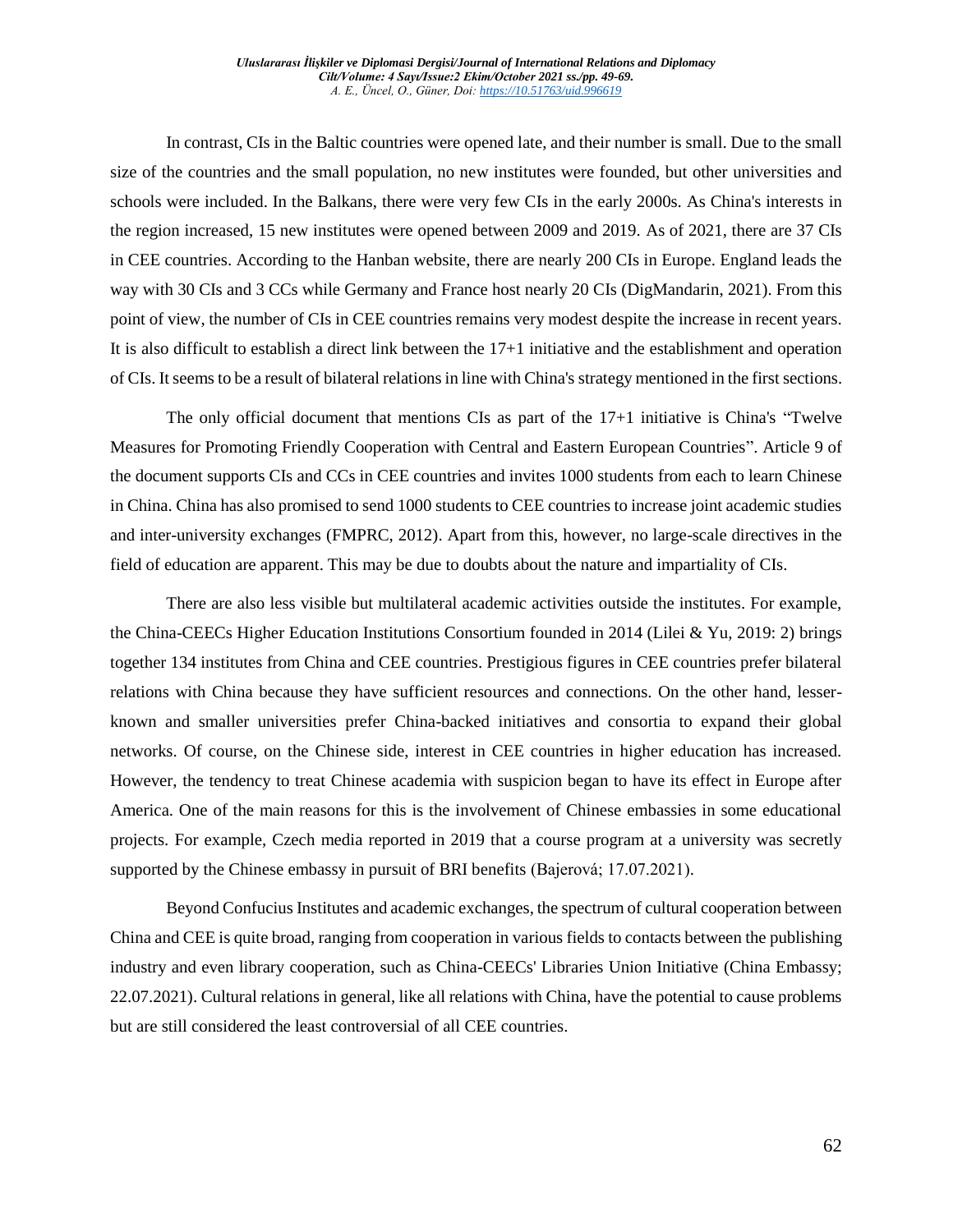Another aspect of social relations is youth cooperation. Two programs deserve special attention in the context of the 17+1 initiative: Bridge for the Future and China-CEEC's Young Political Leaders' Forum. The first targets young leaders who come to China to visit various companies and institutions and participate in events. The program is run by the All-China Youth Federation (ACYF), which operates directly under the Central Committee of the Communist Party of China<sup>7</sup>. The ACYF is highly political, with the official goal of encouraging young people to learn Marxism-Leninism and emphasizing socialism (Bachulska et al., 2020: 64). The second program is similarly subordinate to the Central Committee. One of the main goals of the International Department of the Central Committee of the Communist Party of China is to serve longterm plans by developing good relations with foreign youth who can take power in the future (Gitter and Fang; 22.07.2021). Despite their political roots, the programs can be said to have significant positive effects on young people by increasing opportunities to travel to China.

In addition to cultural activities, academic partnerships, and youth corporations, traditional Chinese medicine (TCM) occupies a very important place in the official 17+1 agenda. Although it occupies a difficult place among health practices in Europe due to legal restrictions, China continues to promote TCM as its cultural heritage. The first China-CEEC Health Ministers' Forum was held in Prague in June 2015, and its outcomes include many topics such as infectious disease surveillance, prevention, and control as well as exchanges between professionals and increasing special scholarships to increase mutual trust and understanding (NHC; 22.07.2021).

Finally, it can be observed that China has been acting more actively to improve its image in CEE countries. 2017 was officially declared the year of China-CEECs Media Cooperation and witnessed bilateral and multilateral events with many journalists visiting China and CEE countries. These events led to the signing of agreements between local broadcasters and their Chinese counterparts. In this context, China not only invests in media companies, but also invites journalists from the region to China and cooperates with PR companies. It is among the methods used by China to encourage the publication of articles and to place ambassador op-eds in the local media (The Diplomat; 17.07.2021).

## **4. CONCLUSION**

 $\overline{a}$ 

China and CEE countries held the first summit in 2012, initiating the 16+1 cooperation platform aiming to develop relations and trade. Following Greece's participation, which contributed to the improvement of China's relations with the EU, the platform began to be called 17+1. After Lithuania quit

 $<sup>7</sup>$  Mass organizations in China have always been a bridge linking the CPC and government with the people.</sup> <http://www.china.org.cn/english/en-sz2005/zz/zx-tt.htm> (July 12, 2021)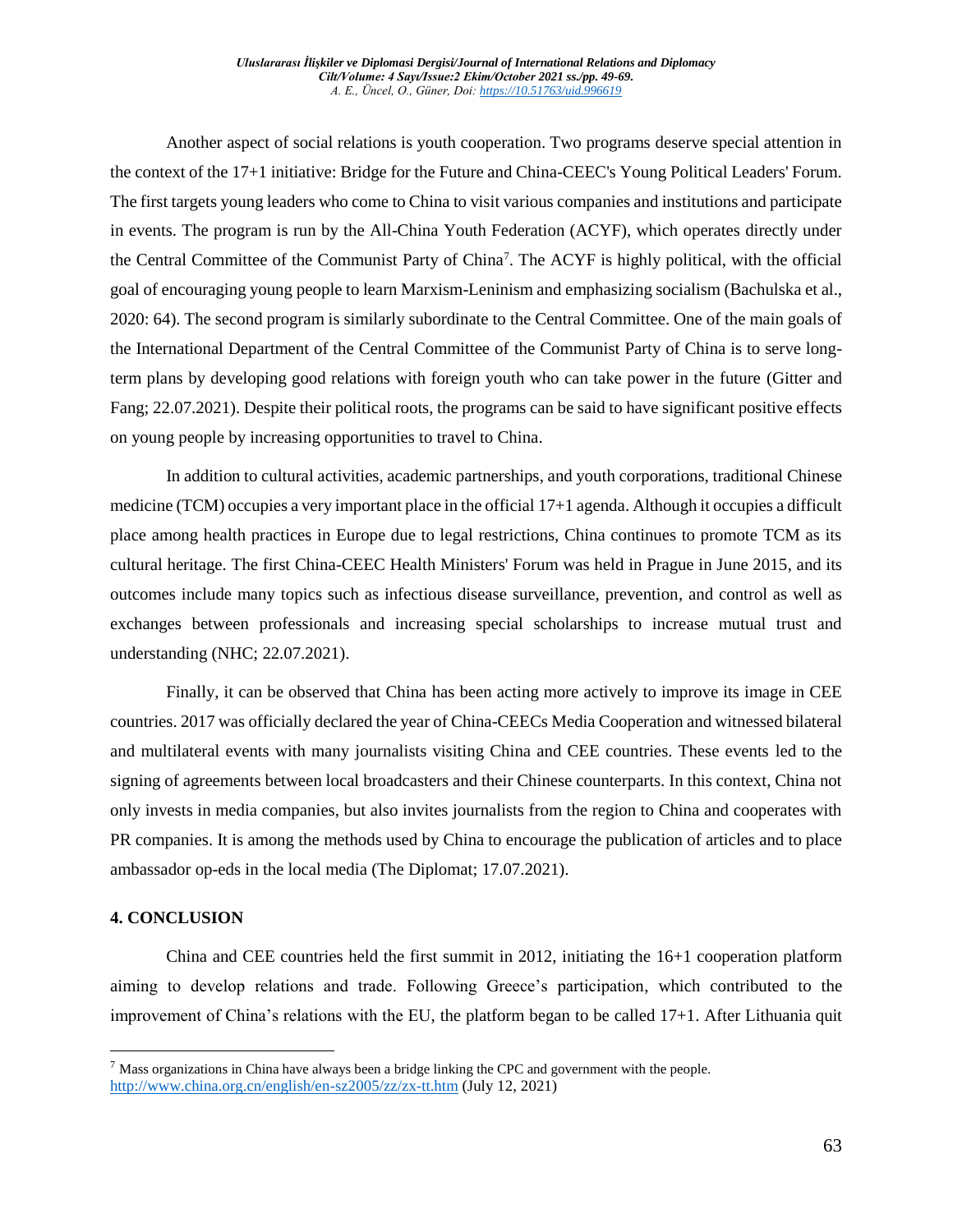the platform, it again became  $16+1$ . Even though there is always the possibility of a change in the number of participants, the platform aims to strengthen cooperation in economy and trade between China and the CEE countries. This study aimed to draw attention to China's interests and promise to provide impetus to economic growth in the region. The platform has been developing China's investments in the CEE countries and contributing to its new Silk Road project, which could possibly motivate other European countries to join the initiative.

Graphs and tables in this study reflect that bilateral relations with China contribute to CEE countries, even though China is in a more advantageous position, and trade volumes with these countries have exponentially increased from 2009 to 2019, which cause the relevant studies/scholars to pay attention to China's rising influence over the region. However, economic indicators, political relations, and trade volumes are not sufficient parameters to interpret China's short- and long-term influence in the region because China promised to implement or support numerous projects (infrastructure, transportation, energy, etc.) in CEE countries, and denouements of most of the projects are still unknown. China's willpower and efforts will be determinants of whether it will have long-term relations with these countries.

Relationships in the context of the platform seem to continue to be loose and random for now, although they have potential for the future. The main reason for this is that China is already struggling with many problems. Rapid economic development has given the country a voice in the world market and on different continents. But this development has confronted China with a superpower, America. Considering China's economic breakthrough in the last 15 years, it is obvious that it will rival America in the near future, but it is still far behind militarily. If they want to protect trade routes with their economic development, they must close this gap and they are trying to do it. Disputes in the South and East China Sea, artificial islands, modernization the navy, Taiwan problem, security and stability of Xinjiang region are all efforts in this field. If you are staying in the east of Europe, the way to reach the European market is to pass through the CEE countries in one way or another. China is aware of this and is making efforts, but first of all, it must overcome the problems in its own region. Despite the reality of globalization and developing technology, we are still prisoners of our own geographies, just as Tim Marshall (2016) said. The way to overcome this conviction and establish closer relations in distant geographies is to ensure stability and security in your own region.

## **REFERENCES**

Enterprise Lithuania (2018). *Lithuania-China Bilateral Trade Review.* (17.07.2021), Retrieved from https://www.verslilietuva.lt/wp-content/uploads/2018/10/2018.09.11\_China\_EN.pdf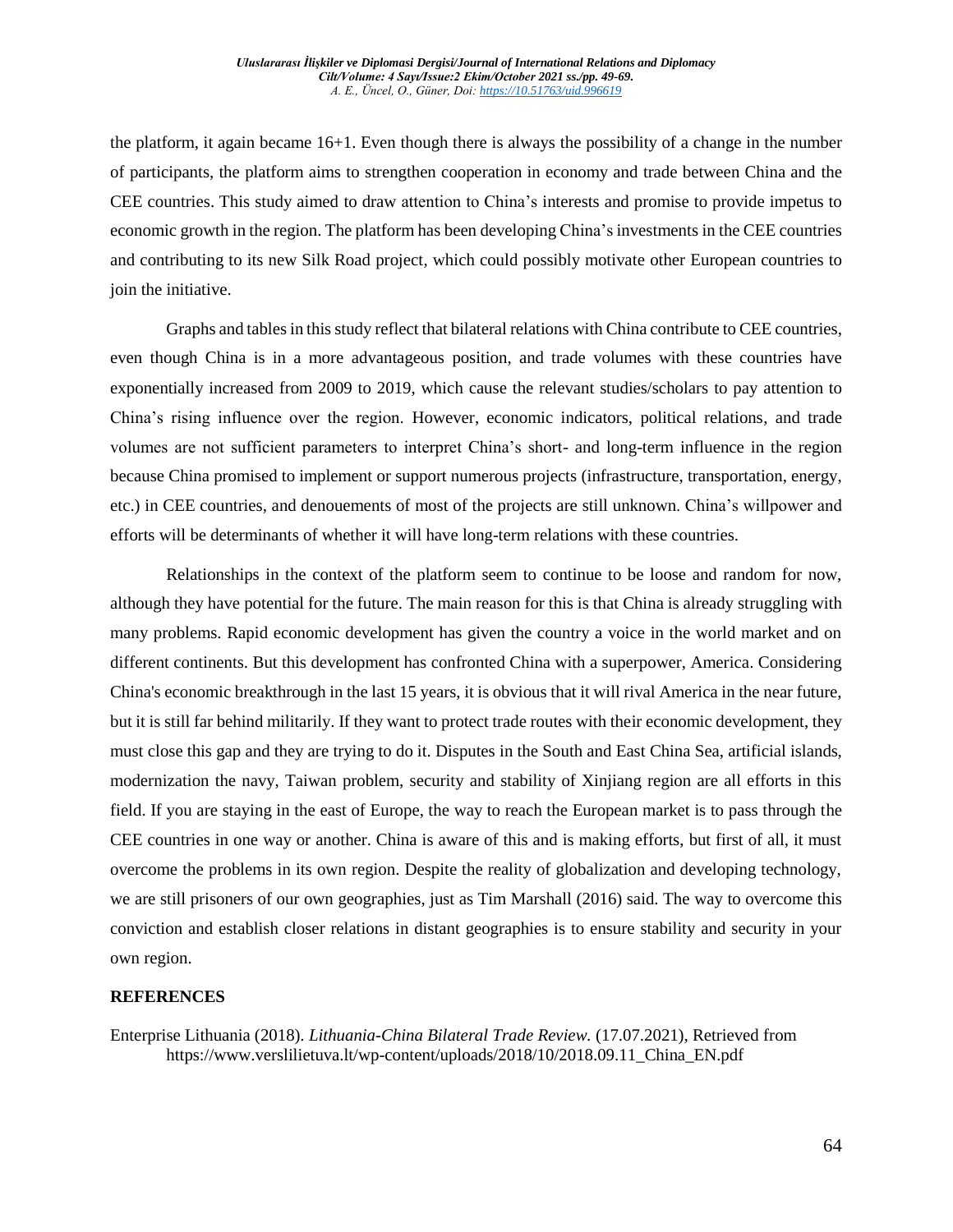- Bachulska, A., Bērziņa-Čerenkova, U. A., & Pejić, N. (2020). *We the people? The challenges of societal relations with China.* Prague: Association for International Affairs.
- Bajerová, A. (2019). *The Czech-Chinese Centre of Influence: How Chinese Embassy in Prague Secretly Funded Activities at the Top Czech University*. (17.07.2021), Retrieved from https://chinaobservers.eu/the-czech-chinese-centre-of-influence-how-chinese-embassy-in-praguesecretly-funded-activities-at-the-top-czech-university/
- Belt and Road Forum for International Cooperation (BRF) (2015*). Full Text: Vision and actions on jointly building Belt and Road.* (17.07.2021), Retrieved from http://2017.beltandroadforum.org/english/n100/2017/0410/c22-45-2.html
- China Embassy (2017). *Five-year Outcome List of Cooperation Between China and Central and Eastern European Countries.* (22.07.2021), Retrieved from http://lt.chinaembassy.org/eng/xwdt/t1514704.htm: http://lt.china-embassy.org/eng/xwdt/t1514704.htm
- China Observers in Central and Eastern Europe (CHOICE). (2020). *Empty shell no more:China's growing footprint in Central and Eastern Europe.* Prague: ASSOCIATION FOR INTERNATIONAL AFFAIRS (AMO).
- Council for European Studies (CES) (2018). *16+1: The EU's Concerns of a Chinese 'Trojan Horse'.* (22.07.2021), Retrieved from EuropeNow: https://www.europenowjournal.org/2018/06/04/161 the-eus-concerns-of-a-chinese-trojan-horse/
- Dig Mandarin (2021). Confucius Institutes Around the World 2021*.* (12.07.2021), Retrieved from https://www.digmandarin.com/confucius-institutes-around-the-world.html
- Procurement Register (2019). Eesti turismi turundamine Hiinas. (17.07.2021), Retrieved from https://riigihanked.riik.ee/rhr-web/#/procurement/1600788/general-info
- European Travel Commission (ETC). (2019). *CHINESE TOURISTS FLOCK TO EUROPE.* Brussels. https://etc-corporate.org/uploads/2019/03/Chinese\_Tourists\_Flock\_to\_Europe.pdf
- Gitter, D., & Fang, L. (2016). *The Chinese Communist Party International Department: Overlooked yet Ever Present.* (22.07.2021), Retrieved from The Diplomat: https://thediplomat.com/2016/08/thechinese-communist-party-international-department-overlooked-yet-ever-present/
- Global Times. (2020). *China becomes EU's largest trade partner*. (17.07.2021), Retrieved from https://www.globaltimes.cn/content/1201350.shtml
- Godehardt, N. (2016). *No end of history. A Chinese alternative concept of international order?".* Berlin: German Institute for International and Security Affairs.
- Hillman, J. E. (2018). *The Rise of China-Europe Railways.* CSIS. (17.07.2021), Retrieved from https://www.csis.org/analysis/rise-china-europe-railways
- Jakóbowski, J., Popławski, K., & Kaczmarski, M. (2018). *The Silk Railroad: The EU-China rail connections: background, actors, interests.* (17.07.2021), Retrieved from https://www.osw.waw.pl/en/publikacje/osw-studies/2018-02-28/silk-railroad
- Karásková, I. (2019). *How China Influences Media in Central and Eastern Europe*. (17.07.2021), Retrieved from The Diplomat: https://thediplomat.com/2019/11/how-china-influences-media-incentral-and-eastern-europe/
- LEE, M. (2019). *Pompeo warns Eastern Europe on Chinese and Russian meddling*. (17.07.2021), Retrieved from AP News: https://apnews.com/article/d6639cadbde74b6d8bf2acc0e86c4550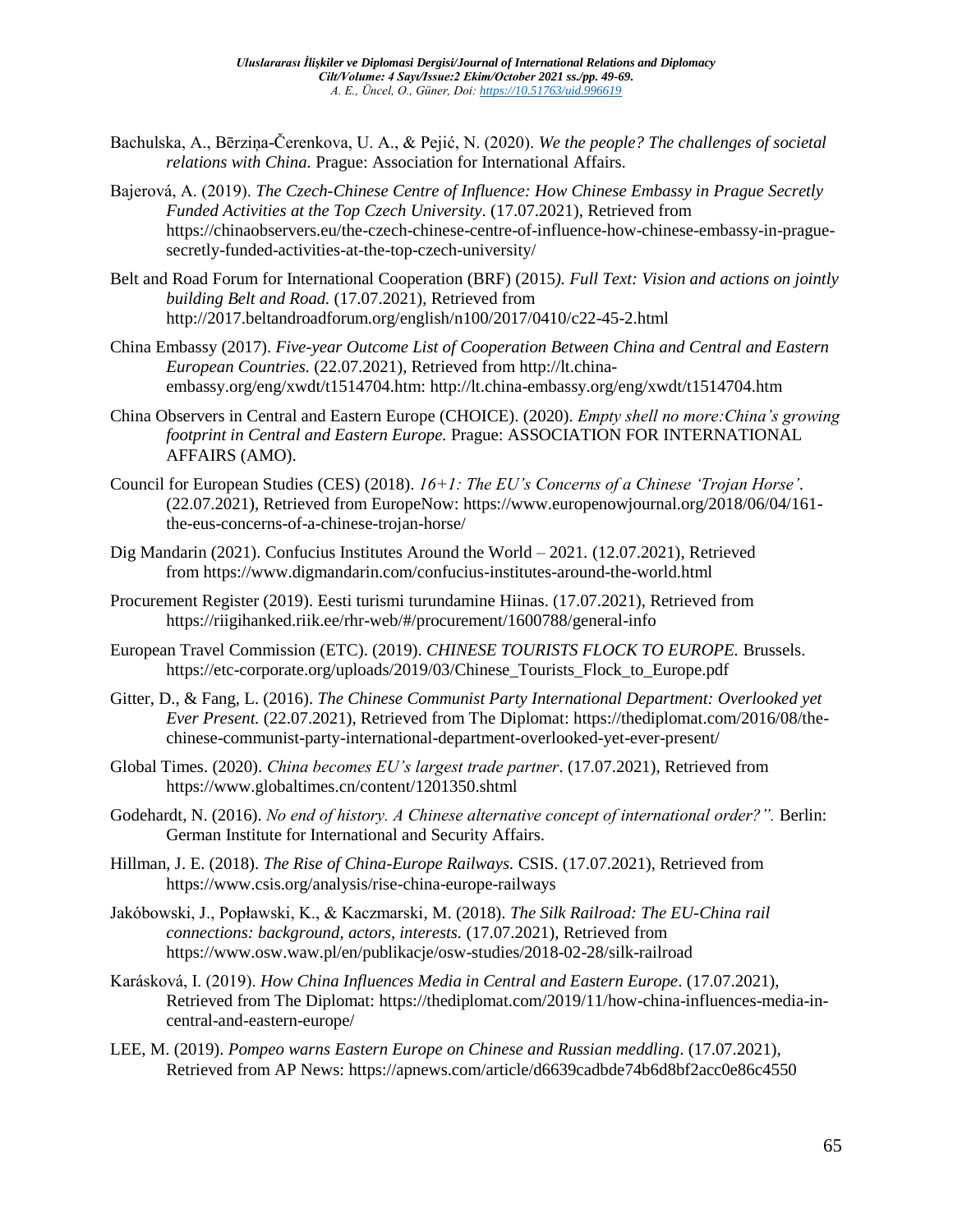- Lilei, S., & Yu, C. (2019). People to People Communication: A case study of Education Cooperation between China and CEECs from 2006-2016. *Global Economic Observer*, 299-310.
- Lintao, Y. (2016). *Visits of opportunity: President Xi Jinping's three-state trip injects impetus into the Belt and Road Initiative*. (17.07.2021), Retrieved from Beijing Review: [http://www.bjreview.com/Current\\_Issue/Editor\\_Choice/201606/t20160627\\_800060540.html](http://www.bjreview.com/Current_Issue/Editor_Choice/201606/t20160627_800060540.html)

Marshall, T. (2016). *Prisoners of geography*. Elliott & Thompson.

- Ministry of Foreign Affairs, the People's Republic of China (FMPRC). (2012). *Ministry of Foreign Affairs, the People's Republic of China*. (17.07.2021), Retrieved from https://www.fmprc.gov.cn/mfa\_eng/topics\_665678/wjbispg\_665714/t928567.shtml
- National Health Commission of the PRC (NHC). (2015). *Prague Declaration on Health Cooperation and Development with Central and East Europe.* (22.07.2021), Retrieved from National Health Commission of the People's Republic of China: http://en.nhc.gov.cn/2015-06/23/c\_46968.htm
- NIELSEN, N. (2021). *EU refuses to bail out Montenegro's China loan*. (17.07.2021), Retrieved from euobserver:<https://euobserver.com/world/151512>
- Qingqing, C. & Kunyi, Y., *Lithuania's decision to quit China-CEEC 17+1 won't change fundamentals of platform*,<https://www.globaltimes.cn/page/202105/1224260.shtml> , (23 May 2021)
- Qiu, Z. (2015). *The 'Triple Win': Beijing's Blueprint for International Industrial Capacity Cooperation.* (17.07.2021), Retrieved from The JamesTown: https://jamestown.org/program/the-triple-winbeijings-blueprint-for-international-industrial-capacity-cooperation/
- RAILFREIGHT. (2021). *China-Europe Express celebrates ten year anniversary*.( 09.06.2021), (16.07.2021), Retrieved from RAILFREIGHT: https://www.railfreight.com/beltandroad/2021/03/19/china-europe-express-celebrates-ten-yearsanniversary/?gdpr=deny
- Schwilling, A. (2019). *New Silk Road could surge to million TEU in 2025, but with subsidies*. (17.08.2021) Retrieved from RailFreight: https://www.railfreight.com/specials/2019/06/04/newsilk-road-could-surge-to-million-teu-in-2025-but-with-subsidies/?gdpr=deny
- Security Information Service (BIS). (2015). *Annual Report of the Security Information Service for 2015.* (17.07.2021), Retrieved from https://www.bis.cz/annual-reports/annual-report-of-the-securityinformation-service-for-2015-442e6079.html
- Song, W. (2019). Logic of the Chinese developmental state and China's geo-economic engagement with Central and Eastern Europe. *Asia Europe Journal*.
- Szczudlik, J. (2017). Seven years of the 16+1: An Assessment of China's 'Multilateral Bilateralism'in Central Europe. Paris: French Institute of International Relations.
- Szunomár, Á. (2019). China's investments and infrastructural expansion in Central and Eastern Europe. In S. Jian, & H. Guenter, *Opportunities and challenges: sustainability of China-EU relations in a changing world* (pp. 84-103). Beijing: China Social Sciences Press.
- Szunomár, Á., Karindi, L., & Leonte, A. (2020). *Economic relations: A sugar cane, or a sugar-coated stick?* Prague: Association for International Affairs (AMO).
- The Baltic Course. (2017). *Latvian Investment and Development Agency inks tourism cooperation agreement with Alibaba Group*. (17.07.2021), Retrieved from http://www.balticcourse.com/eng/good\_for\_business/?doc=129738&underline=chinese+tourists